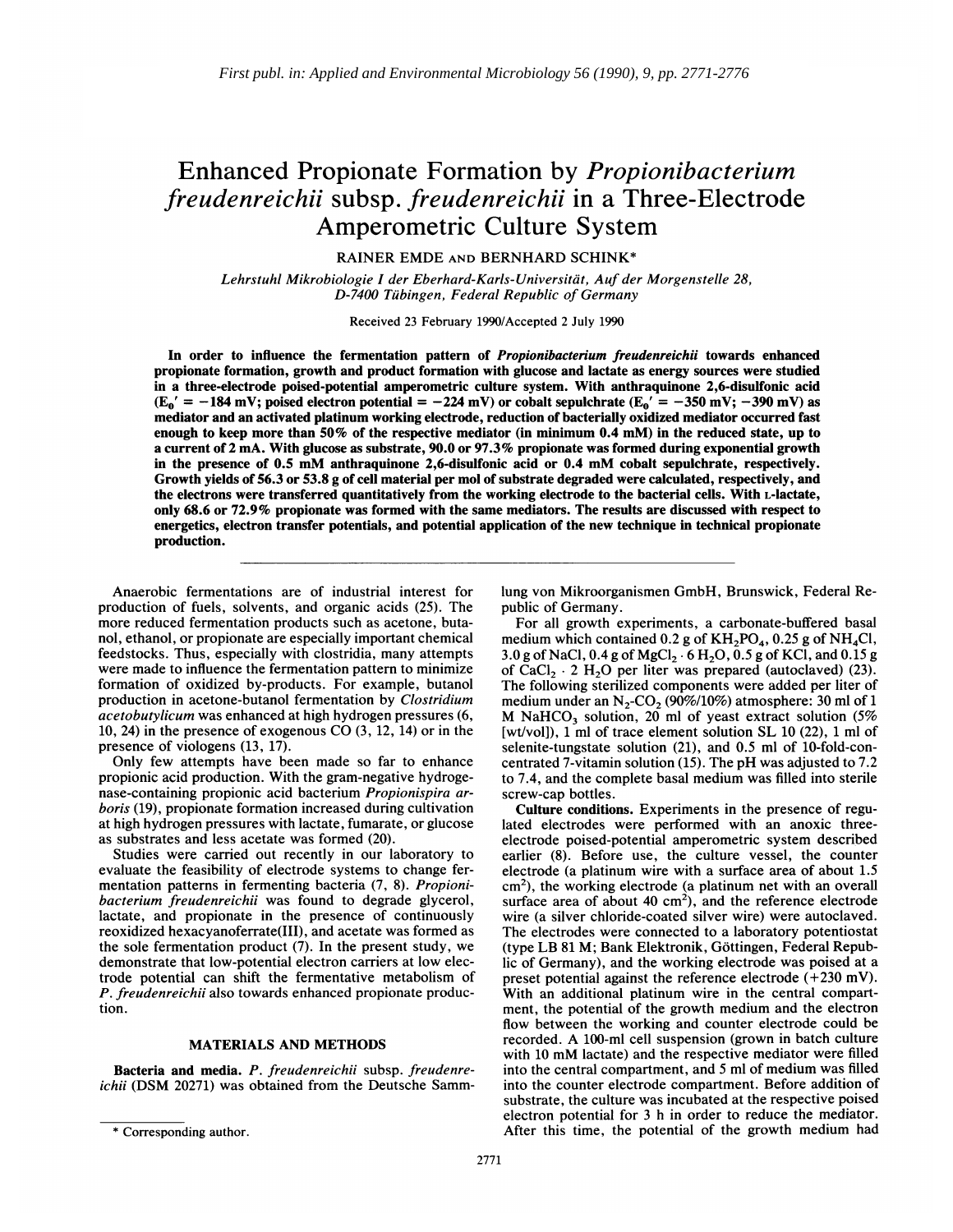TABLE 1. Growth, electron uptake, and product formation by P. freudenreichii after 21 h of growth with 5 mM added glucose (500  $\mu$ mol) and various mediators (0.5 mM) in the presence of regulated electrodes

| Tested<br>mediator <sup>a</sup> | Poised electron<br>potential | $\Delta$ Optical<br>Remnant<br>density<br>glucose |             | Acetate<br>formed  | Propionate<br>formed | Electrons<br>taken up | Propionate<br>formed |  |
|---------------------------------|------------------------------|---------------------------------------------------|-------------|--------------------|----------------------|-----------------------|----------------------|--|
| $(50 \mu \text{mol})$           | (mV)                         | $(\Delta E_{578})$                                | $(\mu mol)$ | $(\mu \text{mol})$ | (µmol)               | $(\mu \text{mol})^b$  | $(\%)^c$             |  |
| None <sup><math>d</math></sup>  |                              | 0.885                                             | < 25.0      | 157                | 426                  |                       | 73.1                 |  |
| BV                              | $-398$                       | 0.020                                             | 494         | $<$ 10.0           | < 10.0               | < 75.0                |                      |  |
| MV                              | $-490$                       | < 0.005                                           | 488         | $<$ 10.0           | 15.0                 | < 75.0                |                      |  |
| AQ                              | $-224$                       | 0.795                                             | < 25.0      | 53.0               | 475                  | 525                   | 90.0                 |  |
| $\cos^e$                        | $-390$                       | 0.345                                             | 215         | < 10.0             | 402                  | 849                   | 100                  |  |
| CoS'                            | $-390$                       | 0.760                                             | $<$ 25.0    | 17.0               | 624                  | 1,156                 | 97.3                 |  |

<sup>a</sup> BV, Benzyl viologen; MV, methyl viologen; AQ, anthraquinone 2,6-disulfonic acid; CoS, cobalt(III) sepulchrate.

<sup>b</sup> Calculated from integrated current via the equation  $ne = I \times t \times F^{-1}$  (ne, amount of electrons; *I*, current; *t*, time; *F*, Faraday constant).

Calculated according to the formula percent propionate formed = propionate formed  $\times$  100/propionate formed + acetate formed.

<sup>d</sup> Control experiment without mediator.

<sup>e</sup> Growth was nonexponential; the sample was taken after 25 h of growth.

 $f$  The mediator concentration was 0.4 mM.

reached the preset value; substrate was added with a sterile syringe, and the first sample was taken. The growth temperature was 28 to 30°C in all cases. All experiments were carried out in 3 to 5 replicates. The differences in results were only about  $\pm 1\%$ .

Analytical determinations. Acetate and propionate were determined as described earlier (4) by using a 6000 Vega series gas chromatograph (Carlo Erba, Milan, Italy) equipped with flame ionization detector and a D-2000 integrator (Merck-Hitachi, Tokyo, Japan). Samples  $(3 \mu l)$  were injected directly on <sup>a</sup> glass column (2 m by <sup>2</sup> mm) packed with 60/80 Carbopak C-0.3% Carbowax 20M-0.1%  $H_3PO_4$ (Supelco Inc., Bellefonte, Pa.) at a temperature of 120°C. L-Lactate and glucose were determined enzymatically by standard methods (2).

Growth yield determinations. Cell densities were measured in 1-ml cuvettes in a Zeiss PL 4 spectrophotometer at 578 nm, and growth yields were calculated via optical densities which were calibrated by direct dry mass determinations in 500-ml bottle cultures. An optical density of  $\Delta E_{578} = 0.1$ corresponded to  $35.4 \pm 3.0$  mg of dry cell mass per liter. For growth yield determinations in the three-electrode poisedpotential system, samples were taken directly from the culture vessel with sterile syringes.

Chemicals. All chemicals were of reagent grade quality and were obtained from E. Merck AG, Darmstadt; Fluka, Neu-Ulm; and Sigma Chemical Co., Munich, all from the Federal Republic of Germany. Cobalt(III) sepulchrate was obtained from Aldrich Chemical Co., Steinheim, Federal Republic of Germany. Enzymes were purchased from Boehringer, Mannheim, Federal Republic of Germany, and Sigma.

#### RESULTS

Formation of propionate during glucose fermentation in the poised-potential amperometric culture system. Four artificial electron carriers (mediators), anthraquinone 2,6-disulfonic acid (AQ) ( $E_0' = -184$  mV; 9), cobalt(III) sepulchrate (CoS)  $(E_0' = -350 \text{ mV}; 1)$ , benzyl viologen  $(E_0' = -358 \text{ mV}; 9)$ , and methyl viologen ( $E_0' = -450$  mV; 9), were tested for their ability to transfer electrons from a regulated electrode to growing bacterial cells. The experiments were carried out with 5 mM glucose (500  $\mu$ mol/100 ml) as substrate and 0.5 mM of the respective mediator in <sup>a</sup> three-electrode poisedpotential amperometric culture system, fixing the poised electron potential usually <sup>40</sup> mV more negative than the standard redox potential  $(E_0')$  of the respective mediator

used (11). Under these conditions, reduction of bacterially oxidized mediator occurred fast enough to keep more than 50% of the mediator in the reduced state, up to a current of about 2 mA. Benzyl viologen and methyl viologen inhibited growth of P. freudenreichii, and no electron transfer, substrate degradation, or product formation was observed (Table 1). With AQ or CoS as mediator, high amounts of electrons were transferred and propionate formation increased: with AQ, 525  $\mu$ mol of electrons were taken up by the cells (501 and 521  $\mu$ mol in replicate experiments) and propionate amounted to 90.0% (89.8 and 89.7%) of the end products formed. A current up to 1.0 mA was recorded, and growth was exponential at  $\mu = 0.080$  h<sup>-1</sup> (Fig. 1). This



FIG. 1. Registration of current (a) and optical density (b) during growth of P. freudenreichii with <sup>5</sup> mM glucose plus various mediators in the presence of regulated electrodes. 0, Control experiment without mediator and with switched-off electrodes;  $\blacksquare$ , 0.5 mM AQ as mediator, poised electron potential  $-224$  mV;  $\triangle$ , 0.4 mM CoS,  $-390$  mV;  $\triangle$ , 0.5 mM CoS,  $-390$  mV.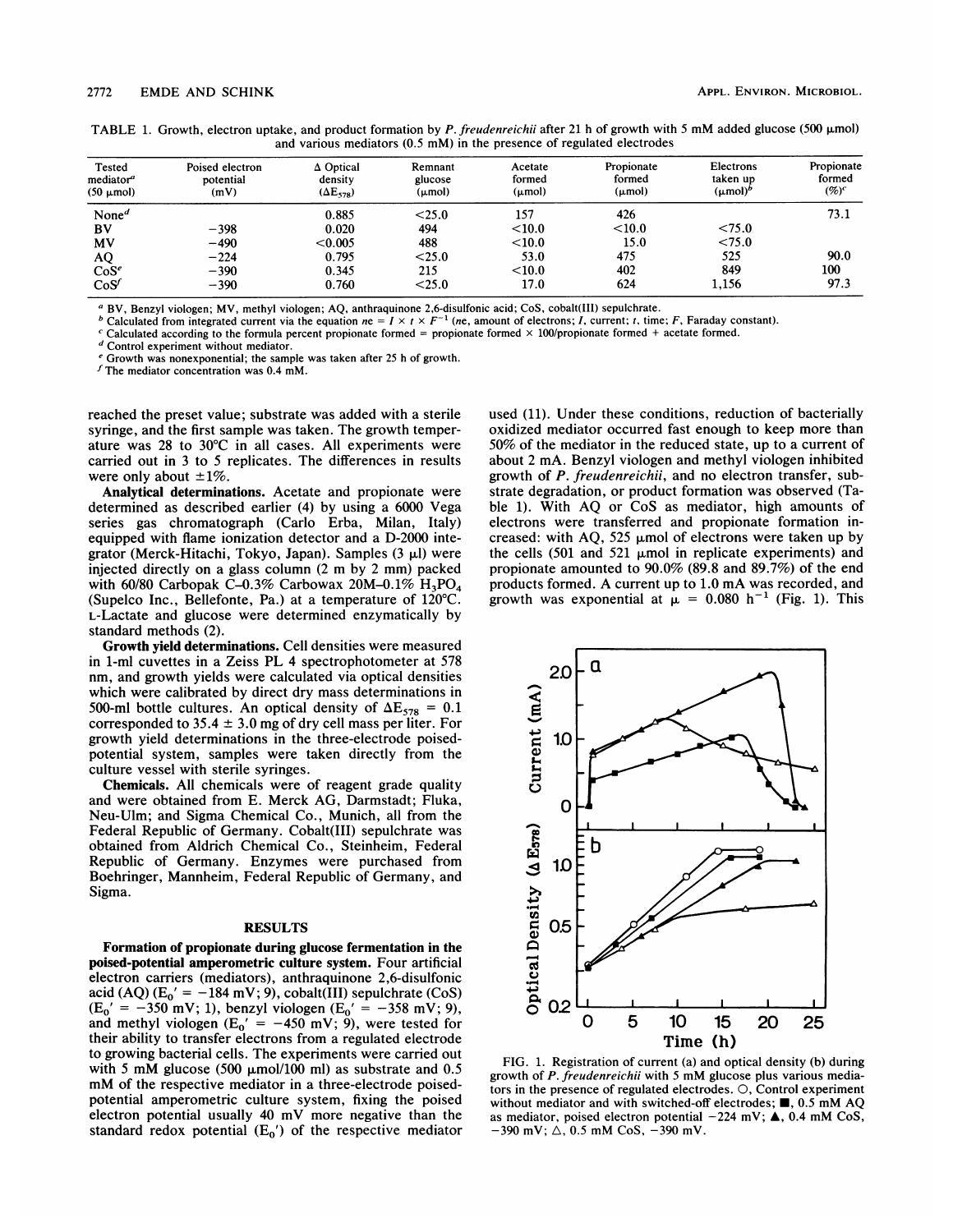

FIG. 2. Fermentation of <sup>5</sup> mM glucose by <sup>a</sup> cell suspension of P. freudenreichii in the presence of 0.5 mM AQ and regulated electrodes at a poised electron potential of  $-224$  mV. (a)  $\Box$ , Amount of electrons taken up by the cells;  $\blacksquare$ , electron potential of the growth medium. (b) Amounts of glucose  $(*)$ , acetate  $(\triangle)$ , and propionate  $(\blacksquare)$ .

growth rate was slightly lower than that determined in a control experiment without mediator  $(0.090 h^{-1})$ .

With 0.5 mM CoS as mediator, the highest amount of electrons was transferred and propionate was formed as the sole fermentation product. However, registration of optical density and current revealed that exponential growth (0.058  $h^{-1}$ ) occurred only during the first 8 h of incubation. Thereafter, the growth rate and electron flow decreased drastically and, even after 25 h of growth, 215  $\mu$ mol of glucose remained unused in the growth medium. At a lower mediator concentration  $(0.4 \text{ m})$ , glucose was consumed completely within 23 h and propionate made up 97.3% of the end products formed (Table 1). The current rose up to 2.0 mA, and growth was exponential at a rate of 0.063  $h^{-1}$ .

The electron potential of the growth medium (and, with this, the concentration of reduced mediator) was kept nearly constant by continuous mediator reduction at the working electrode (Fig. 2 and 3). Electron uptake, glucose consumption, and propionate formation were strictly correlated, and very little acetate was formed. The growth yields decreased from 62.6 g  $\cdot$  mol<sup>-1</sup> without mediator to 56.3 and 53.8 g  $\cdot$  mol of glucose degraded<sup> $-1$ </sup> with AQ and CoS, respectively (Table 2).

Experiments were carried out with <sup>5</sup> mM glucose and 1.0 mM CoS at various poised electron potentials. At  $-390$  mV, <sup>a</sup> current curve comparable to that with 0.5 mM CoS was registered (Fig. la), and unused glucose remained in the medium. At a potential of  $-340$  mV, the growth rate decreased only when the culture was nearly outgrown; at  $-330$  mV, the growth rate was constant until glucose was consumed completely. In a control experiment with switched-off electrodes, CoS was quickly oxidized, and growth and product formation were similar to those obtained



FIG. 3. Fermentation of <sup>5</sup> mM glucose by <sup>a</sup> cell suspension of P. freudenreichii in the presence of 0.4 mM CoS and regulated electrodes at a poised electron potential of  $-390$  mV. (a)  $\Box$ , Amount of electrons taken up by the cells;  $\blacksquare$ , electron potential of the growth medium. (b) Amounts of glucose  $(*)$ , acetate  $(\triangle)$ , and propionate  $(\blacksquare)$ .

in cultures without mediator. Obviously, CoS was toxic only in its reduced form.

Propionate formation during lactate fermentation and estimation of electron transfer potentials. With AQ or CoS as mediators, growth experiments were carried out also with 20 mM L-lactate as substrate (Table 3). With 0.5 mM AQ, propionate formation was not significantly influenced (68.6 versus 66.8% in the control experiment without mediator). In experiments with 1.0 mM AQ, propionate formation was not enhanced either (69.1%).

With 0.4 mM CoS at a poised electron potential of  $-390$ mV, a much higher current (up to 1.2 mA) was registered during the experiment and the growth rate decreased to  $0.079$  h<sup>-1</sup> versus  $0.11$  h<sup>-1</sup> in the control experiment (Fig. 4; Table 3). From the fermentation data given in Table 2, a growth yield of 7.5 g  $\cdot$  mol of lactate degraded<sup>-1</sup> (8.0 g  $\cdot$  $mol^{-1}$  from the control experiment) and a carbon recovery of 100% were calculated. In experiments with 1.0 mM CoS at  $-390$  mV, the growth rate  $(0.062 \text{ h}^{-1})$  decreased before growth was complete and  $352 \mu$ mol of lactate remained unused in the growth medium. During this experiment, the highest percentage of propionate formed (84%) was determined between 9.5 and 19.0 h of incubation.

In order to estimate the potential at which electrons were transferred to the cells, electron potential changes with 0.5 mM AQ or 0.4 mM CoS as mediator were measured. Cell suspensions were grown with <sup>10</sup> mM glucose or <sup>40</sup> mM lactate at poised electron potentials of  $-184$  mV (AQ) or -350 mV (CoS) in the culture system. After <sup>2</sup> h, mediator reduction was switched off and the electron potential of the growth medium was recorded (Fig. 5). After 10 h, the potential reached a stable value at  $-120$  mV with AQ and at -190 mV with CoS as mediator. In control experiments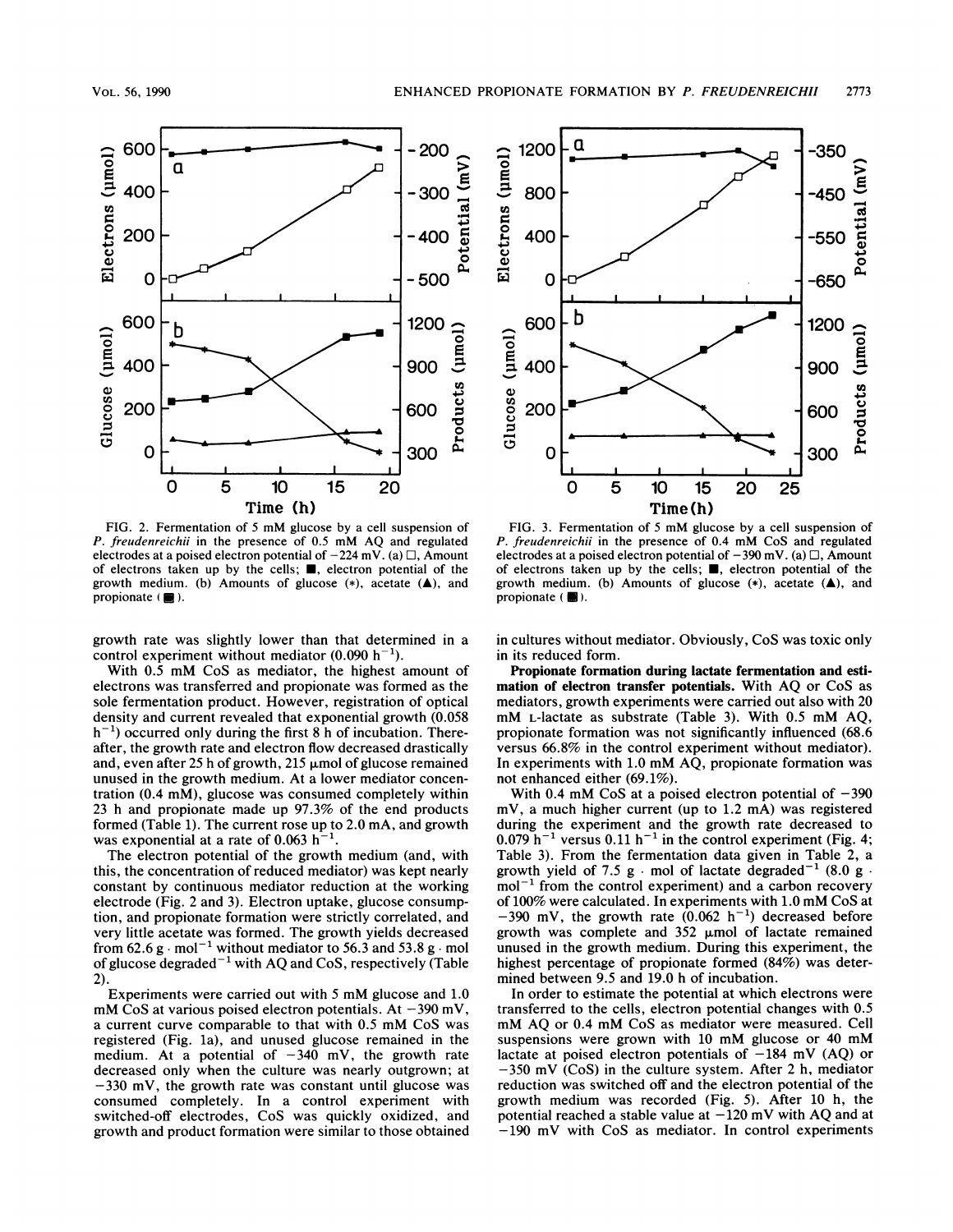TABLE 2. Fermentation stoichiometry and growth yields of selected cultures of P. freudenreichii after growth in the presence of CoS or AQ and regulated electrodes

| Tested me-<br>diator<br>$(\mu mol)$ | Poised<br>electron<br>potential<br>(mV) | Added<br>substrate $(\mu \text{mol})$ | Acetate $(\mu mol)^{a}$ |       | Propionate $(\mu mol)^a$ |        |       | Cell            | Electrons                  | Growth                    | Carbon                        | Electron             |                      |
|-------------------------------------|-----------------------------------------|---------------------------------------|-------------------------|-------|--------------------------|--------|-------|-----------------|----------------------------|---------------------------|-------------------------------|----------------------|----------------------|
|                                     |                                         |                                       | <b>Before</b>           | After | Differ-<br>ence          | Before | After | Differ-<br>ence | material<br>formed<br>(mg) | taken up<br>$(\mu mol)^b$ | yield ( $g \times$<br>$mol-1$ | recovery<br>$(\%)^c$ | recovery<br>$(\%)^c$ |
| None <sup><math>d</math></sup>      |                                         | Glucose (500)                         | 381                     | 538   | $+157$                   | 694    | 1.120 | $+426$          | 31.3                       |                           | 62.6                          | 98.8                 | 103                  |
| CoS(40)                             | $-390$                                  | Glucose (500)                         | 415                     | 432   | $+17.0$                  | 646    | 1,270 | $+624$          | 26.9                       | 1.156                     | 53.8                          | 98.9                 | 101                  |
| CoS(100)                            | $-340$                                  | Glucose (500)                         | 417                     | 417   | $\pm 0.00$               | 718    | 1,300 | $+582$          | 25.8                       | 0.021                     | 51.6                          | 91.5                 | 94.8                 |
| CoS(100)                            | $-330$                                  | Glucose (500)                         | 382                     | 404   | $+22.0$                  | 675    | 1.270 | $+595$          | 28.1                       | 959                       | 56.2                          | 98.1                 | 102                  |
| AO(50)                              | $-224$                                  | Glucose (500)                         | 389                     | 442   | $+53.0$                  | 655    | 1.130 | $+475$          | 28.3                       | 525                       | 56.3                          | 89.5                 | 93.5                 |
| None <sup><math>d</math></sup>      |                                         | Lactate (2,000)                       | 353                     | 919   | $+566$                   | 686    | 1.920 | $+1.234$        | 16.0                       |                           | 8.00                          | 100                  | 102                  |
| CoS(40)                             | $-390$                                  | Lactate (2,000)                       | 331                     | 823   | $+492$                   | 729    | 2.050 | $+1,321$        | 15.1                       | 362                       | 7.50                          | 100                  | 102                  |

The amounts of acetate and propionate at the beginning and at the end of the experiments, as well as the respective differences, are shown.

b Calculated from integrated current via the equation  $ne = I \times t \times F^{-1}$  (ne, amount of electrons; I, current; I, time; F, Faraday constant).

These values include the carbon recovered as cell material (calculated as  $C_4H_7O_3$  [16]).

<sup>d</sup> Control experiment without mediator.

without substrate, only insignificant potential changes were measured.

## **DISCUSSION**

Oxidation of continuously reduced artificial electron donors by growing cells of P. freudenreichii. MV and BV inhibited anaerobic growth of P. freudenreichii completely, probably due to depolarization of the bacterial membrane by these nonpolar compounds. The polar, water-soluble mediators AQ and CoS were less toxic but differed in their efficiency: with 0.5 mM AQ as mediator, never more than about <sup>500</sup>  $\mu$ mol of electrons were taken up during growth with 500  $\mu$ mol of glucose and this amount was not enhanced at 1.0 mM mediator concentration. CoS always permitted transfer of twice this amount. These differences may be due to specific interactions with, e.g., membrane-bound electron carriers in the bacterial cell or simply to the different electron transfer potentials: electrons taken up from AQ up to  $-120$  mV can be used only for fumarate reduction  $(+30)$ mV), whereas electrons from CoS at  $-190$  mV can also reduce malate  $(-170$  mV).

Reduced CoS at concentrations of  $\geq 0.4$  mM inhibited growth with glucose or lactate. Perhaps at this reduced mediator concentration, the cell internal redox potential is lowered to a level at which essential redox reactions are blocked. This effect could also be the reason for the observed diminished growth rates under reducing conditions.

Influence of mediator oxidation on growth yields and growth rates. Without an electron donor and <sup>5</sup> mM glucose as substrate, a growth yield of  $62.6$  g  $\cdot$  mol of glucose degraded<sup>-1</sup> was determined (65.0 g  $\cdot$  mol<sup>-1</sup> was reported in earlier studies; 5). With the same substrate concentration and  $0.5$  mM AQ or  $0.4$  mM CoS, growth yields of  $56.3$  g. mol<sup>-1</sup> (AQ) or 53.8 g · mol<sup>-1</sup> (CoS) were obtained. Degradation of 3 glucoses to 4 propionates  $+2$  acetates  $+2$  carbon dioxides yields <sup>8</sup> ATPs by substrate level phosphorylation and  $4 \times 0.67$  ATPs by electron transport phosphorylation in the fumarate reductase reaction (18). Thus, an overall ATP yield of 3.56 ATPs per molecule of glucose degraded can be calculated. Shifting this fermentation stoichiometry towards 100% propionate formation  $(C_6H_{12}O_6 + 4e^- + 2H^+ \rightarrow$  $2C_3H_5O_2$ <sup>-</sup> + 2H<sub>2</sub>O) would lower the ATP yield only insignificantly to 3.34 ATPs per molecule of glucose. In our experiments, enhanced propionate formation was associated with 10 to 18% yield losses, which are considerably higher than the 7% yield decrease expected from the calculated ATP yield changes. With lactate as substrate, the shifts in product formation were too small to expect significant yield differences.

Electron uptake and enhanced propionate formation in the poised-potential amperometric culture system. Propionate formation was strongly enhanced with glucose as substrate and AQ and CoS as mediators in the poised-potential culture system. The values obtained (about 97% of propionate formed during exponential growth) were even higher than those determined with P. arboris cultivated under high hydrogen pressures (about 94%; 20). On the other hand, with lactate as substrate, the fermentation pattern was not significantly influenced: About 73% of propionate was formed during exponential growth versus about 84% reported before (20). We have so far no explanation for the remarkable differences observed with lactate versus glucose as sub-

TABLE 3. Growth, electron uptake, and product formation by P. freudenreichii after 12 h of growth with 20 mM lactate (2,000  $\mu$ mol) and CoS and AQ at various concentrations (0.4 to 1.0 mM) in the presence of regulated electrodes

| Tested<br>mediator<br>$(\mu \text{mol})$ | Poised electron<br>potential<br>(mV) | $\Delta$ Optical<br>density<br>$(\Delta E_{578})$ | Remnant<br>lactate<br>$(\mu mol)$ | Acetate<br>formed<br>(µmol) | Propionate<br>formed<br>$(\mu \text{mol})$ | Electrons<br>taken up<br>$(\mu \text{mol})^a$ | Propionate<br>formed<br>$(%)^b$ |  |
|------------------------------------------|--------------------------------------|---------------------------------------------------|-----------------------------------|-----------------------------|--------------------------------------------|-----------------------------------------------|---------------------------------|--|
| None $^c$                                |                                      | 0.450                                             | < 25.0                            | 566                         | 1.234                                      |                                               | 66.8                            |  |
| CoS(40)                                  | $-390$                               | 0.425                                             | < 25.0                            | 492                         | 1.321                                      | 364                                           | 72.9                            |  |
| $\cos(100)^d$                            | $-390$                               | 0.250                                             | 352                               | 347                         | 1,167                                      | 975                                           | 77.1                            |  |
| AQ(50)                                   | $-224$                               | 0.440                                             | < 25.0                            | 555                         | 1.211                                      | 93.7                                          | 68.6                            |  |
| AQ (100)                                 | $-224$                               | 0.445                                             | $<$ 25.0                          | 553                         | 1,237                                      | 95.6                                          | 69.1                            |  |

<sup>a</sup> Calculated from integrated current via the equation  $ne = I \times t \times F^{-1}$  (ne, amount of electrons; *I*, current; *t*, time; *F*, Faraday constant).

<sup>b</sup> Calculated according to the formula percent propionate formed = propionate formed  $\times$  100/propionate formed + acetate formed.

Control experiment without mediator.

 $d$  Growth was nonexponential; the sample was taken after 25 h of growth.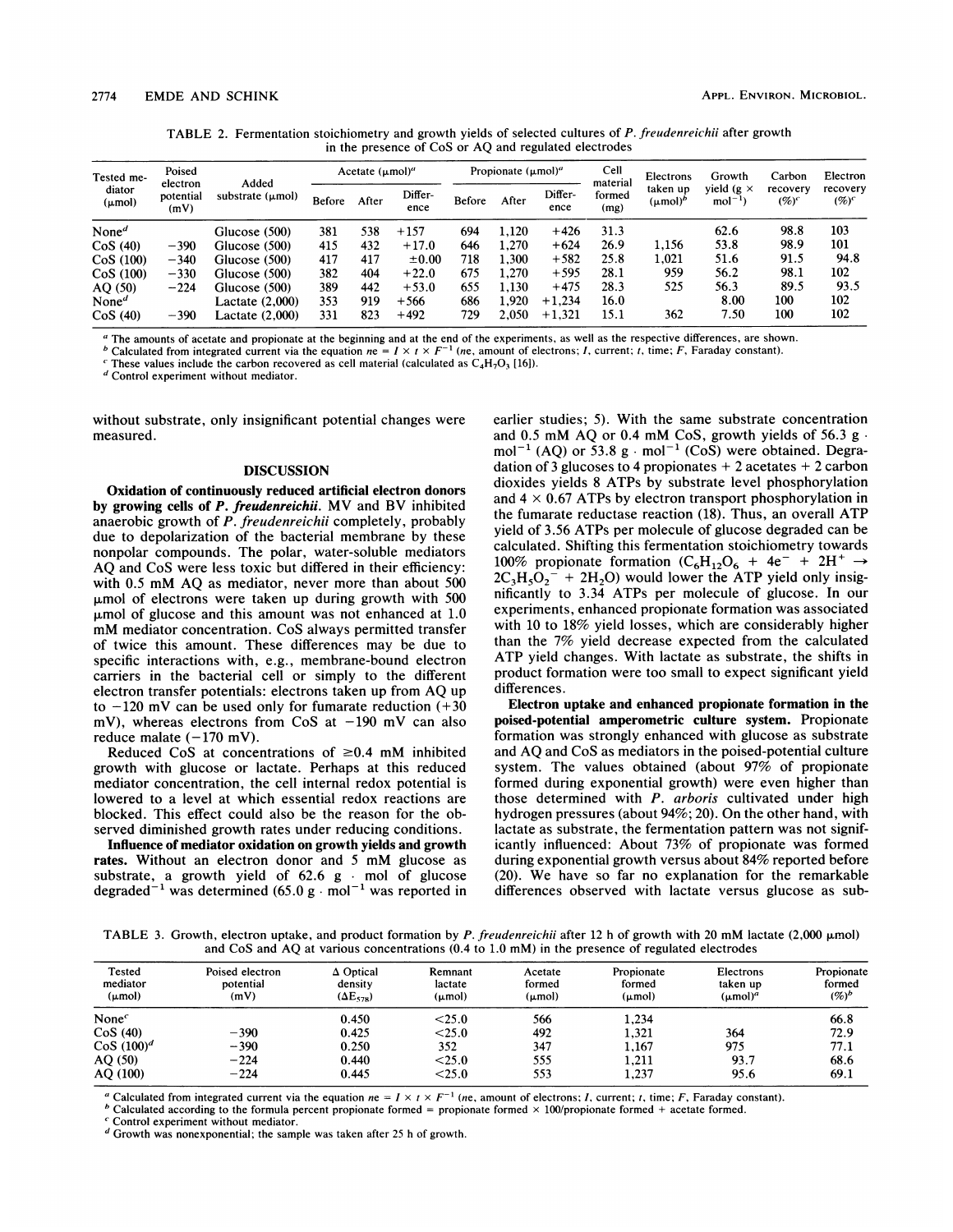

FIG. 4. Registration of current (a) and optical density (b) in a P. freudenreichii culture during growth with <sup>20</sup> mM lactate and various mediators in the presence of regulated electrodes. 0, Control experiment without mediator and switched-off electrode system;  $\blacksquare$ , experiment with 0.5 mM AQ at a poised electron potential of  $-224$  mV in which only the current was monitored;  $\triangle$ , 0.4 mM CoS,  $-390$  mV;  $\bullet$ , 1.0 mM CoS  $-390$  mV.

strate. The lower percentage of propionate formed during lactate degradation may be due to the unfavorable energetic situation of the cells growing anaerobically with this substrate.

Next to a remarkable shift of the fermentation pattern towards production of the expected reduced end product, the new technique presented here allows on-line control of



FIG. 5. Registration of electron potential increase in cell suspensions of P. freudenreichii with <sup>10</sup> mM glucose plus 0.5 mM AQ (a); <sup>10</sup> mM glucose plus 0.4 mM CoS (b) (the broken line shows the potential increase in <sup>a</sup> control experiment without glucose); <sup>40</sup> mM lactate plus 0.5 mM AQ (c) (the broken line shows the control experiment without lactate); and <sup>40</sup> mM lactate plus 0.4 mM CoS (d). Arrows indicate the time when mediator reduction was switched off.

growth and fermentation activity of the respective organisms. In further studies it will be interesting to check whether electron transfer into growing bacterial cells can be applied also to other fermentation processes.

## LITERATURE CITED

- 1. Balahura, R. J., and R. G. Wilkins. 1983. Ligational effects on reduction of myoglobin and horseradish peroxidase by inorganic reagents. Biochim. Biophys. Acta 724:465-472.
- 2. Bergmeyer, H. U. 1974. Methoden der enzymatischen Analyse, 3rd ed. Verlag Chemie, Weinheim, Federal Republic of Germany.
- 3. Datta, R., and J. G. Zeikus. 1985. Modulation of acetonebutanol-ethanol fermentation by carbon monoxide and organic acids. Appl. Environ. Microbiol. 49:522-529.
- 4. Dehning, I., and B. Schink. 1989. Malonomonas rubra gen. nov. sp. nov., a microaerotolerant anaerobic bacterium growing by decarboxylation of malonate. Arch. Microbiol. 151:427-433.
- 5. De Vries, W., W. M. C. Van Wyck-Kapteyn, and A. H. Stouthamer. 1973. Generation of ATP during cytochrome-linked anaerobic electron transport in propionic acid bacteria. J. Gen. Microbiol. 76:31-41.
- Doremus, M. G., J. C. Linden, and A. R. Moreira. 1985. Agitation and pressure effects on acetone-butanol fermentation. Biotechnol. Bioeng. 27:852-860.
- 7. Emde, R., and B. Schink. 1990. Oxidation of glycerol, lactate, and propionate by Propionibacterium freudenreichii in a poisedpotential amperometric culture system. Arch. Microbiol. 153: 506-512.
- 8. Emde, R., A. Swain, and B. Schink. 1989. Anaerobic oxidation of glycerol by Escherichia coli in an amperometric poisedpotential culture system. Appl. Microbiol. Biotechnol. 32:170- 175.
- 9. Fultz, M. L., and R. A. Durst. 1982. Mediator compounds for the electrochemical study of biological redox systems: a compilation. Anal. Chim. Acta 140:1-18.
- 10. Gapes, J. R., V. F. Larsen, and I. S. Maddox. 1982. Microbial production of n-butanol: some problems associated with the fermentation, p. 90-101. In Energy from biomass. Proceedings of the 14th Biotechnology Conference, Palmerston North, New Zealand.
- 11. Jacob, H. E. 1970. Redox potential, p. 91-123. In J. R. Norris and D. W. Ribbons (ed.), Methods in microbiology, vol. 2. Academic Press, Inc., New York.
- 12. Kim, B. H., P. Bellows, R. Datta, and J. G. Zeikus. 1984. Control of carbon and electron flow in Clostridium acetobutylicum fermentations: utilization of carbon monoxide to inhibit hydrogen production and to enhance butanol yields. Appl. Environ. Microbiol. 48:764-770.
- 13. Kim, T. S., and B. H. Kim. 1988. Electron flow shift in Clostridium acetobutylicum fermentation by electrochemically introduced reducing equivalent. Biotechnol. Lett. 10:123-128.
- 14. Meyer, C. L., J. K. McLaughlin, and E. T. Papoutsakis. 1985. The effect of CO on growth and product formation in batch cultures of Clostridium acetobutylicum. Biotechnol. Lett. 7:37- 42.
- 15. Pfennig, N. 1978. Rhodocyclus purpureus gen. nov. and sp. nov., a ring-shaped, vitamin  $B_{12}$ -requiring member of the family Rhodospirillaceae. Int. J. Syst. Bacteriol. 28:283-288.
- 16. Pfennig, N., and H. Biebl. 1976. Desulfuromonas acetoxidans gen. nov. and sp. nov., a new anaerobic, sulfur-reducing, acetate-oxidizing bacterium. Arch. Microbiol. 110:3-12.
- 17. Rao, G., and R. Mutharasan. 1986. Alcohol production by Clostridium acetobutylicum induced by methyl viologen. Biotechnol. Lett. 8:893-896.
- 18. Schink, B. 1990. Conservation of small amounts of energy in fermenting bacteria, p. 63-89. In R. K. Finn and P. Präve (ed.), Biotechnology focus 2. Hanser Publishers, Munich.
- 19. Schink, B., T. E. Thompson, and J. G. Zeikus. 1982. Characterization of Propionispira arboris gen. nov. sp. nov., a nitrogenfixing anaerobe common to wetwoods of living trees. J. Gen. Microbiol. 128:2771-2779.
- 20. Thompson, T. E., R. Conrad, and J. G. Zeikus. 1984. Regulation